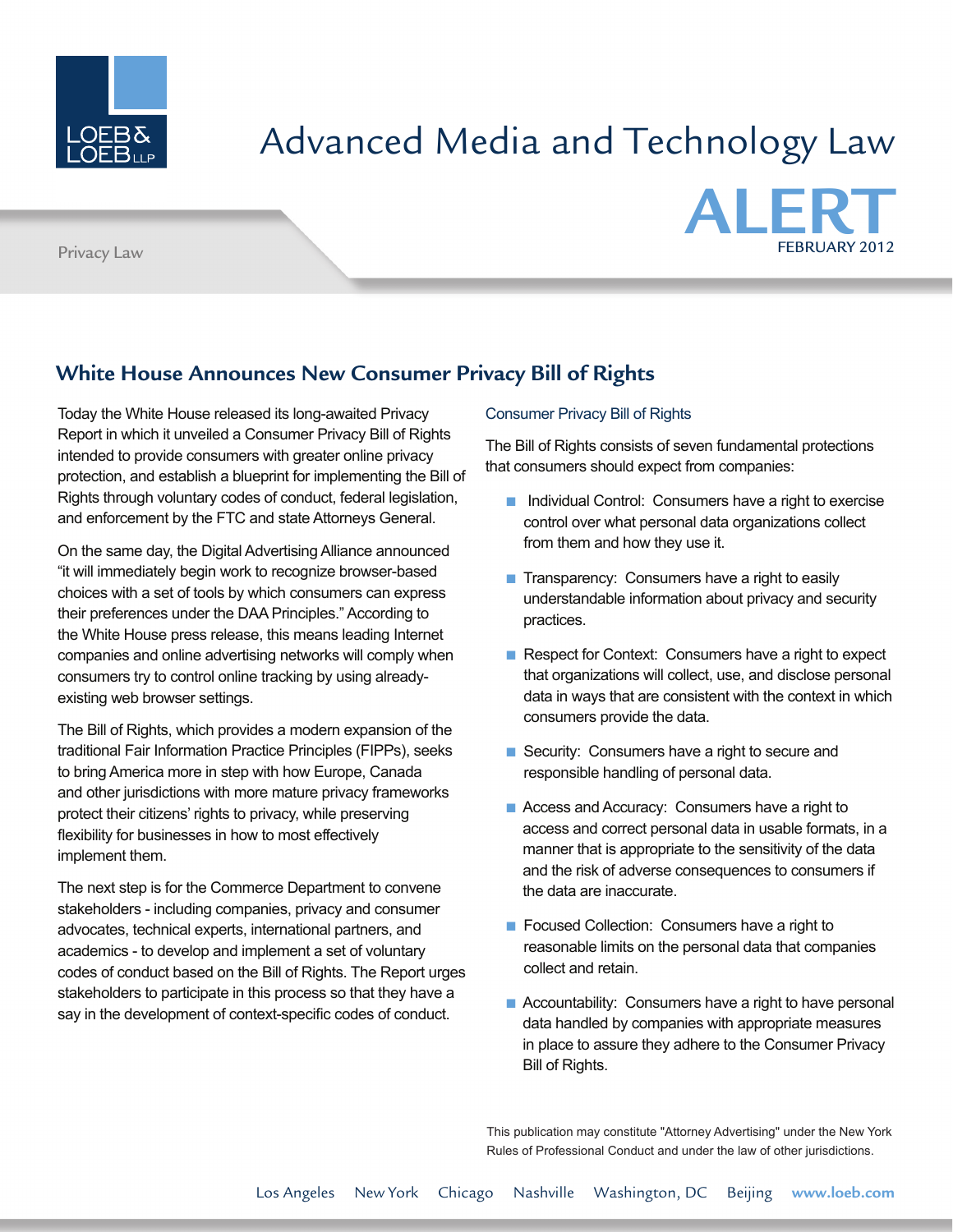#### Federal Legislation

The Report calls on Congress to codify the Consumer Privacy Bill of Rights. This new federal law should:

- Allow the FTC and state Attorneys General to enforce the law directly (there is no mention of a private right of action).
- $\blacksquare$  Pre-empt state privacy laws that are inconsistent with the Consumer Privacy Bill of Rights.
- Avoid prescribing technology-specific means of complying with the law's obligations.
- State companies' obligations under the Consumer Privacy Bill of Rights with greater specificity than the Bill of Rights provides.
- Establish a safe harbor from enforcement for companies that adhere to voluntary codes of conduct that the FTC has reviewed and adopted.
- Set a national standard for security breach notification.

For more information about these developments, or any other privacy concerns, please contact Ieuan Jolly at ijolly@loeb.com or 212.407.4810.

If you received this alert from someone else and would like to be added to the distribution list, please send an email to alerts@loeb.com and we will be happy to include you in the distribution of future reports.

This alert is a publication of Loeb & Loeb and is intended to provide information on recent legal developments. This alert does not create or continue an attorney client relationship nor should it be construed as legal advice or an opinion on specific situations.

Circular 230 Disclosure: To ensure compliance with Treasury Department rules governing tax practice, we inform you that any advice contained herein (including any attachments) (1) was not written and is not intended to be used, and cannot be used, for the purpose of avoiding any federal tax penalty that may be imposed on the taxpayer; and (2) may not be used in connection with promoting, marketing or recommending to another person any transaction or matter addressed herein.

© 2012 Loeb & Loeb LLP. All rights reserved.